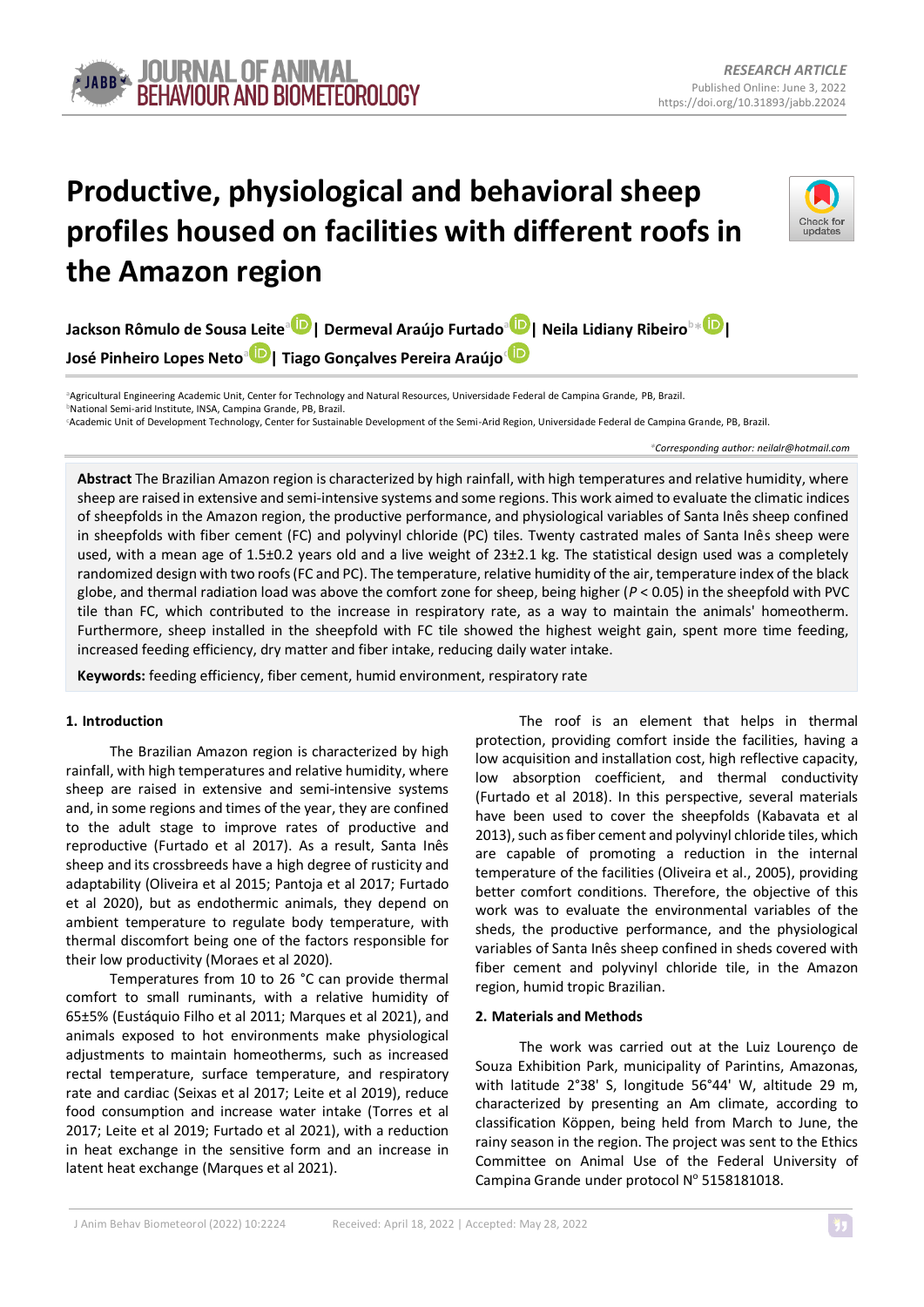The experiment lasted 70 days, 14 days of adaptation of the animals, and 51 days for data collection, using two sheepfolds: one covered with fiber cement (FC) tile and the other with polyvinyl chloride (PVC) tile. The bay was divided with wooden slats and galvanized wire mesh, dimensions of 6.0 m wide and 7.5 m long (45 m²), divided into ten bays, each with 3.0  $m^2$  (1.5 m<sup>2</sup>) x 2.0 m), central corridor 2.0 m wide, ceiling height of 2.8 m and axis orientation in the East-West direction.

Twenty animals of the Santa Inês breed, male, castrated, mean age of 1.5±0.2 years and live weight of 23±2.1 kg were used, distributed in individual pens, and provided with plastic bucket feeders and drinkers. The ration

provided was composed of hay from *Brachiaria brizantha* cv. Marandu and concentrates based on corn grain, soybean meal, and mineral supplement (Table 1), in the form of a complete mixture and formulated based on the NRC (2007), to provide a daily gain of 250 g, with a voluminous ratio of 70:30 concentrate with rations made at will and provided twice a day, at 8 and 16 h. The weight control of the animals was performed weekly in the morning before feeding. The animals were weighed to calculate the daily weight gain (DWG) at the end of the calculation, through the final body weight(FW) minus the initial body weight (IW) divided by the days of confinement (51 days).

| Ingredient                | Brachiaria hay | Soybean meal | Corn bran | Mineral supplement |
|---------------------------|----------------|--------------|-----------|--------------------|
| Dry matter                | 865            | 900          | 871       | 971                |
| Organic matter            | 876            | 932          | 986       | ٠                  |
| Mineral matter            | 128            | 69           | 15        | 860                |
| Crude protein             | 57             | 485          | 92        | ٠                  |
| Neutral detergent fiber   | 729            | 141          | 124       | ٠                  |
| Acid detergent fiber      | 488            | 104          | 59        |                    |
| Ethereal extract          | 12             | 14           | 40        | -                  |
| Total carbohydrates       | 814            | 432          | 851       |                    |
| Non-fibrous carbohydrates | 89             | 292          | 727       | -                  |
|                           |                |              |           |                    |

**Table 1** Chemical composition of experimental feed ingredients, g kg<sup>-1</sup> of dry matter.

The feed offered and leftovers were weighed daily to calculate voluntary consumption and readjust the amount provided, establishing 10% leftovers. The nutrient intake was obtained asthe differences between the diet'stotal nutrients and the amount contained in leftovers. The dry matter intake was obtained based on live weight. The food provided, leftovers and feces were collected for three consecutive days to obtain composite samples, kept in a freezer (-15 °C), and then submitted to pre-drying and analyzed later.

The chemical analyzes were performed at the Animal Nutrition Laboratory of the Federal University of Paraíba. First, Pre-drying was performed in an oven with air circulation at 65 °C for 72 hours; then crushed in a 1 mm mesh mill and stored in jars, and then subjected to analysis of the dry organic matter (OM), mineral matter (MM), crude protein (CP), ether extract (EE), neutral detergent fiber (NDF) and acid detergent fiber (ADF), determined according to INCT-CA G-003/1 methods; N-001/1; M-001/1; G-004/1; F-002/1 and F-004/1, respectively, according to methodologies described by Detmann et al (2012).

To estimate total carbohydrates (CHOT), the equation proposed by Sniffen et al (1992), and to estimate non-fibrous carbohydrates (NFC), the equation recommended by Mertens (1997) was used. To estimate the total digestible nutrients (TDN) the equation described by Weiss (1999) was adopted, in which TDN = CP digestible + EE digestible  $*2.25 +$ NFC digestible + NDFcpD, where CPD = (ingested CP - CP

feces), EED = (EE ingested - EE feces), NFCD = (NFC ingested - NFC feces) and NDFcpD = (NDFcp ingested - NDFcp feces). To calculate the ME (kcal of ME/kg of DM), the digestible energy (DE) was initially calculated as the product between the TDN content and the factor 4.409/100, considering the ME concentration of 82% of the DE (Silva and Leão 1979).

The internal temperature of the tile was collected with an infrared thermometer (ThermoScan, manufactured by BRHUN®) in three places, the front, middle, and back of the folds. Thermocouples measured the dry bulb, wet bulb, and black globe temperatures at 1.7 m from the ground. The wetbulb temperature was obtained by encapsulating the thermocouple tip in a cotton string moistened with water. For the black globe temperature, thermocouples were inserted into black globes (Livingston Atmometer Go.). Temperatures were continuously measured throughout the experimental period (Datalogger Campbell Scientific Inc. CR23X). The black globe temperature and humidity index (BGHI) was calculated according to the equation of Buffington et al. (1981), and the thermal radiation load (TRL), as quoted by Esmay (1969), the equipment being fixed at the level of the center of mass of the sheep.

The physiological variables were collected three times a week. The rectal temperature (RT, °C) was obtained by introducing a clinical thermometer, scale up to 44 °C, directly in the animal's rectum at a depth of 5 cm, remaining for 2 min. In addition, the respiratory rate (RR, breaths/min) was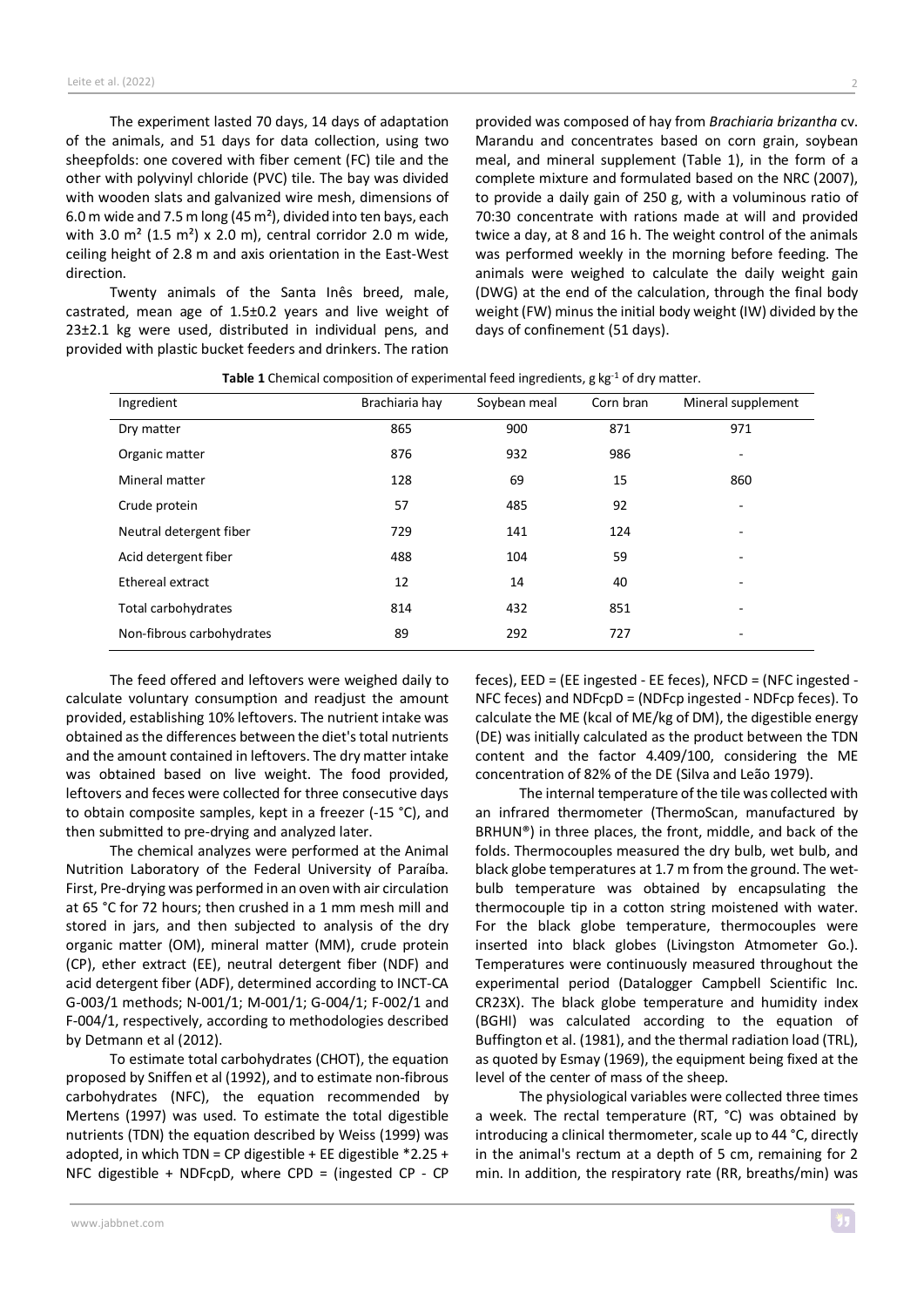performed through indirect auscultation of the heart sounds, with the aid of a flexible stethoscope, at the level of the thoracic region, counting the number of movements for 20 seconds; this value was multiplied by three.

To obtain the coat and skin temperature (ST), an infrared thermometer (ThermoScan, BRHUN®) was used. The readings of the coat were taken on the heads, sides, and legs of the animals, using the average of the animal's three temperatures to calculate the temperature of the fur. A dichotomy wasmade of a small area on the side to obtain the skin's temperature, where this variable was obtained, adapted from Maia and Silva et al (2013).

Water was offered daily using 5 L buckets placed next to the feeding stalls, with the daily water intake (DWI) being measured to the nearest 10 mL, and the water loss due to evaporation was evaluated by measuring the volume of lost water from an identical bucket, placed out of reach of sheep.

The behaviors (eating, ruminating, idleness, and drinking activities) were recorded according to the methodology proposed by Costa et al (2019) by instantaneous and continuous sampling, using the focal sampling method and sampling intervals of 5 min in a direct fashion, with continuous periods of 24 h from 08:00 to 08:00 h.

The ingestive behavior factors were obtained based on the following equations:

| FE = DMI/FT  | (1) |
|--------------|-----|
| FE = NDFI/FT | (2) |

 $RE = DMI/RT$  (3)

 $RE = NDFI/RT$  (4)

$$
TCT = FT + RT
$$
 (5)

where FE = feeding efficiency (g DM min<sup>-1</sup>); DMI = dry matter intake (g DM min<sup>-1</sup>); FT = feeding time (min day<sup>-1</sup>); RE = rumination efficiency (g DM min<sup>−</sup><sup>1</sup> ); NDFI = neutral detergent fiber intake (g NDF min<sup>-1</sup>); RT = rumination time (min day<sup>-1</sup>); and TCT = total chewing time (min day<sup>-1</sup>) (Costa et al., 2019). The strategically positioned trained observers in an alternation system to not promote changes in the animals' routine. During data collection of the nocturnal observation of the animals, the environment was kept under artificial illumination.

The statistical design used was completely randomized, and the data obtained were evaluated by analysis of variance (ANOVA). Means were compared by Tukey's test at 5% probability using the GLM (General Linear Model) procedure of SAS® (2002).

### **3. Results and Discussion**

Air temperature (*P* = 0.0011), relative air humidity (*P* = 0.0311), wind speed (*P* = 0.0414), and roof temperature (*P* < 0.0001) showed significant differences between the sheds, with the black globe temperature index and humidity (BGHI) and radiant thermal load (RTL) not showing a significant difference (*P* > 0.05) (Table 2).

**Table 2** Environmental variables, climatic indices, and roof temperature of sheds with fiber cement (FC) and polyvinyl chloride (PC) tiles.

| Variable                     | Roof type           |                    | <b>SEM</b> | P-value |  |
|------------------------------|---------------------|--------------------|------------|---------|--|
|                              | <b>FC</b>           | PC.                |            |         |  |
| Air temperature (°C)         | 27.66 <sup>b</sup>  | 28.56a             | 1.76       | 0.0011  |  |
| Black globe temperature (°C) | 28.49a              | 29.14a             | 2.29       | 0.0700  |  |
| Relative humidity (%)        | 86.77a              | 84.52 <sup>b</sup> | 6.75       | 0.0311  |  |
| Wind speed (m/s)             | 0.43a               | 0.24 <sup>b</sup>  | 0.59       | 0.0414  |  |
| <b>BGHI</b>                  | 78.91ª              | 79.25 <sup>a</sup> | 2.53       | 0.3802  |  |
| Radiant thermal load         | 472.69 <sup>a</sup> | 474.14ª            | 19.44      | 0.6279  |  |
| Roof temperature (°C)        | 28.54 <sup>b</sup>  | 32.23a             | 3.89       | < .0001 |  |

Black globe temperature and humidity index = BGHI; Means followed by the same letter on the line do not differ at 5% probability by t-test; standard error of the mean =SEM

The air temperature was higher on the PC roof. In both environments, it was above the thermal comfort zone for sheep (Eustáquio Filho et al 2011; Marques et al 2021), which can provide thermal discomfort and affect the productive performance of animals (Kawabata et al., 2013). High values of room temperature (34 °C) were reported by Borges et al. (2018) in work carried out with Santa Inês sheep confined in northern Maranhão. There was a 3.69 °C increase in roof temperature from FC to PC. The BGHI values in the hottest hours characterized the environments as a danger for sheep (Batista et al 2014), being higher than those reported by

Kawabata et al (2013), which were 77 in shelters covered with fiber cement tiles in the state of Maranhão and those found by Souza et al (2010), which at 2 pm was 75 in shaded environments.

The relative humidity of the air had the opposite behavior to air temperature. It was higher in the shed with FC tiles, a fact that may be associated with lower air temperature and, from a thermal point of view, this inversion is beneficial to the animals, favoring the processes of latent heat transfer, contributing to the maintenance of thermoregulatory mechanisms of homeothermic animals,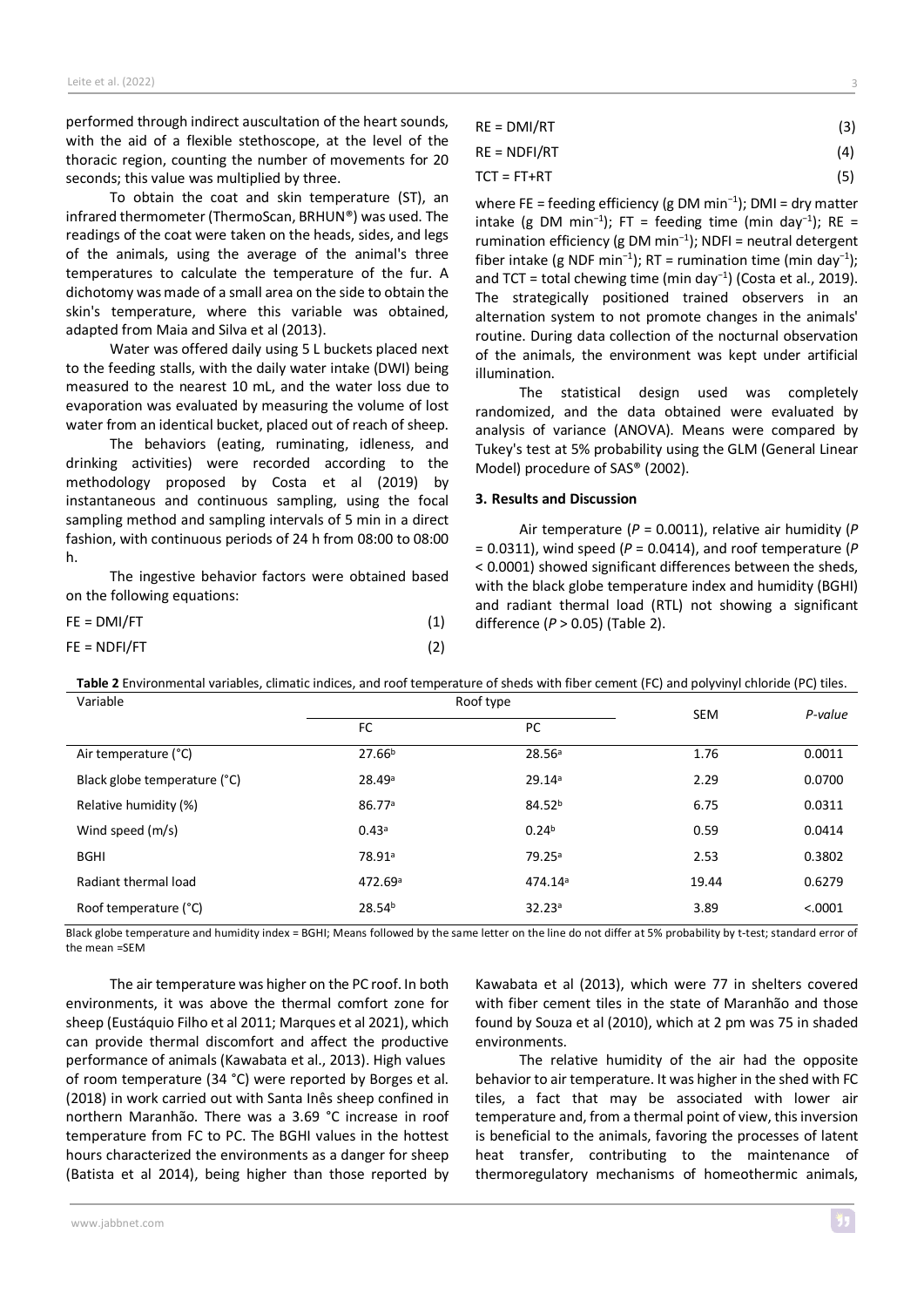especially under high-temperature conditions (Furtado et al 2018). However, the average relative humidity in the sheds was high, above the ideal for sheep (Eustáquio Filho et al 2011; Marques et al 2021), which can compromise their vital functions since the high relative humidity associated with high temperatures make it difficult to lose heat in the sensitive form, as the atmospheric air becomes saturated with water vapor, forcing the animal to resort to latent heat loss mechanisms, with energy expenditure and increased physiological variables (Leite et al 2019).

The wind speed in both sheds was deficient and lower in the shed with PC roof tiles, which may have occurred due to other neighboring installations, which interfered with the shed's air circulation. In addition, reduced wind speeds in the morning  $(0.30 \text{ m.s}^1)$  were found by Furtado et al  $(2017)$  in work with sheep in Curimataú Paraibano, which can hinder the loss of latent heat from the animals to the environment, with higher speeds favoring convective exchanges.

The higher temperature of the roof tiles in the PCcovered house is due to the type of material. This type of tile absorbs more heat, lower reflective capacity, and a higher absorption coefficient and thermal conductivity than PVCcovered. Carneiro et al (2015) found that environments covered with recycled tile (75% polymers and 25% aluminum) had an average temperature inside the facility (27.59 °C) higher than that of fiber cement (27.12 °C). According to Furtado et al (2018), darker colors have a greater capacity to absorb long and short-wave radiation, heating up more and increasing their absorptance and transmittance capacity.

The final weight  $(P < 0.0001)$  and daily weight gain (DWG) (*P* < 0.0001) showed a significant difference between the animals kept in the two sheds, higher in the FC pen, with a final weight of 1.7 kg and 19.7 g of DWG more than that of animals confined in the PC shed (Table 3).

**Table 3** Variables of performance, intake, ingestive behavior, and efficiency of sheep installed in a shed with fiber cement (FC) and polyvinyl chloride (PC) tiles.

| Variable                          | Roof type         |                    | SEM   | P-value |
|-----------------------------------|-------------------|--------------------|-------|---------|
|                                   | FC                | PC                 |       |         |
| Performance                       |                   |                    |       |         |
| Initial live weight (kg)          | 23.62             | 23.29              | 0.82  | 0.3655  |
| Final live weight (kg)            | 28.00a            | 26.30 <sup>b</sup> | 0.75  | < .0001 |
| Daily weight gain (g)             | 0.781a            | 0.584 <sup>b</sup> | 6.48  | < .0001 |
| Intake                            |                   |                    |       |         |
| Daily water (L)                   | 1.62 <sup>b</sup> | 1.90a              | 0.81  | 0.0193  |
| Neutral detergent fiber - NDF (g) | 290 <sup>a</sup>  | 260 <sup>b</sup>   | 0.02  | 0.0305  |
| Dry matter $-DM(g)$               | 770 <sup>a</sup>  | 710 <sup>b</sup>   | 0.04  | 0.0063  |
| Ingestive behavior (hour/day)     |                   |                    |       |         |
| Feeding                           | 4.03 <sup>b</sup> | 5.39a              | 0.87  | 0.0026  |
| Rumination                        | 7.96              | 8.11               | 1.60  | 0.8367  |
| Idle                              | 12.00             | 10.50              | 2.30  | 0.1593  |
| Mastigação                        | 11.99             | 13.50              | 2.30  | 0.1593  |
| Efficiency (g/min)                |                   |                    |       |         |
| <b>Feeding NDF</b>                | 0.073a            | 0.052 <sup>b</sup> | 0.01  | 0.0010  |
| <b>Rumination NDF</b>             | 0.037             | 0.034              | 0.007 | 0.4376  |
| Feeding DM                        | 0.195a            | 0.137 <sup>b</sup> | 0.03  | 0.0050  |
| <b>Rumination DM</b>              | 0.098             | 0.092              | 0.02  | 0.4768  |

Means followed by the same letter on the line do not differ at 5% probability by t-test; standard error of the mean =SEM.

The daily water intake ( $P = 0.0193$ ), neutral detergent fiber (*P* = 0.0305), and dry matter (*P* = 0.0063) showed significant differences between the sheds, with the water intake being higher in the shed with PC roof, NDF intake (*P* = 0.0305), and DM (*P* = 0.0063) were higherin the CF sheep fold (Table 3). The feeding (*P* = 0.0026) of the sheep showed a significant difference between the sheds, being higher in the

shed with PC. The feeding efficiencies (NDF and DM) showed a significant difference between the sheds, higher in the shed with FC (Table 3).

The daily weight gain of the animals was 78.1- and  $58.4$ -grams.day<sup>-1</sup> for the animals installed in the sheds with FC and PC tiles, respectively, below the established by the NRC (2007), which can be justified by adverse environmental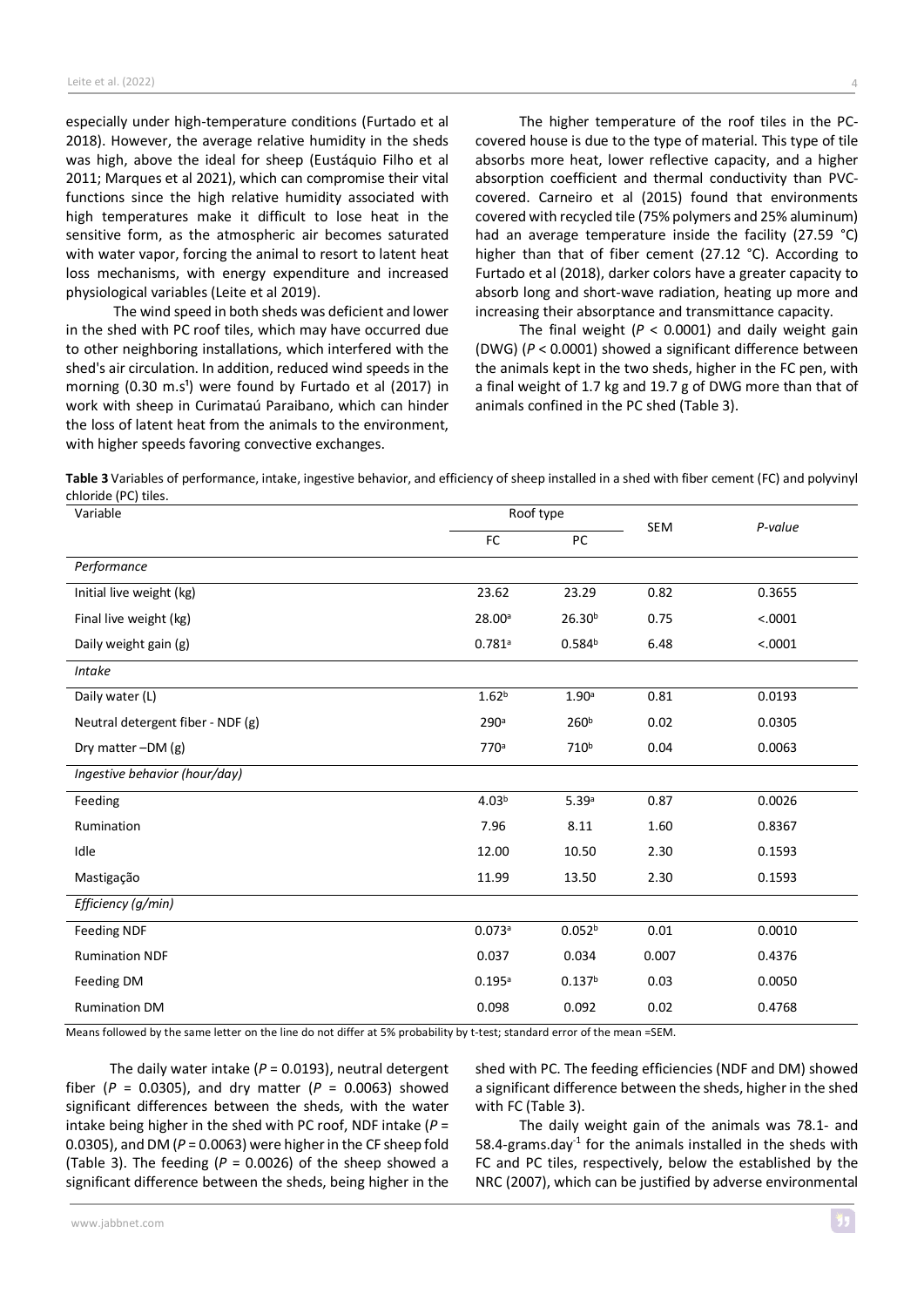conditions in which the animals were and due to their high age, facts that can compromise the performance of the animals (Gomes et al (2017; Leite et al 2019). Animals in comfortable environments, such as access to shade, can produce more meat than animals under heat stress (Moraes et al 2020). The rise in ambient temperature can decrease the feeding activity and increase the leisure activity of the animals. The accelerated and continuous respiratory rate can interfere in food intake and rumination for several hours, affecting animal performance (McDowell 1989).

The daily intakes of dry matter, expressed as a percentage of the live weight of the animals, were 2.8 and 2.5% in animals kept in the sheds with FC and PC, respectively, and are following the value recommended by the NRC (2007), which is 2.5 to 3.5% for native goats. The NRC (2007) suggests a relationship between dry matter intake and water intake of 1 kg of DM to 2.87 liters of water. The best relationship observed was in animals kept in the shed as FC tile (2.20 liters of water/kg of DM), being above/ideal/below recommended by the NRC (2007), demonstrating that sheep are efficient in the use of water, and this was enough for the maintenance and proper functioning of their ruminal microbiota, which can undoubtedly favor microorganisms and consequently the metabolic processes in the organism of these animals.

The neutral detergent fiber consumption is consistent with an increase in the rumination activity performed by animals since rumination is considered a physiological characteristic that reduces fiber particle size (Miranda et al., 1999), where the increased intake of NDF feed tends to reduce rumination time per gram of feed consumed (Van Soest 1994). The diet's fiber content and physical form affect rumination time (Van Soest 1994). Therefore, diets composed of forage fiber sources provide a favorable environment for the proper functioning of the rumen. That particle size determines the time in the rumen, which maintains masticatory activity.

Animals can show behavioral changes related to stress due to exposure to intense solar radiation, such as decreased food consumption and increased water intake (Dantas et al 2015). In addition, exposure to high temperatures causes changes in animal biological functions, which include disturbances in the efficiency of feed consumption, in the metabolism of water, protein, energy, minerals, enzymatic reactions, hormonal secretions, and in blood metabolites, causing decreased performance by a deficit in the proper development of the animal organism.

The animals kept in the shelter with a PC roof had a higher RR ( $P < 0.0001$ ), corresponding to an increase of 11% (Figure 1).



**Figure 1** Mean physiological variables of animals installed in a shed with fiber cement (FC) and polyvinyl chloride (PC) tiles. Means followed by the same letter on the line do not differ at 5% probability by t-test.

The fact that can be explained by the increase in air temperature, BGTIH, and RTL (Table 2) and this elevation is a way that sheep used to dissipate heat in latent form, with energy expenditure, to maintain constant body temperature and, in both environments, it was above the average for the species, which must be 34 breaths.min $1$  (Swenson and Reece 2006). When there is an increase in air temperature, thermoregulatory mechanisms are activated, increasing latent heat loss through sweating and increasing RR (Oliveira et al 2013). Therefore, when subjected to hot environments,

sheep raise the RR due to latent heat lossto the environment (Eustáquio Filho et al 2011; Furtado et al 2017; Leite et al 2019).

Rectal temperature was similar in sheep kept in the two sheds and, even kept in environments considered stressful. This variable remained within the normal range for the species, demonstrating the adaptive capacity of Santa Inês sheep to the Amazon region high temperature and relative humidity. Kawabata et al (2013) and Ribeiro et al (2018), analyzing the physiological variables of native goats,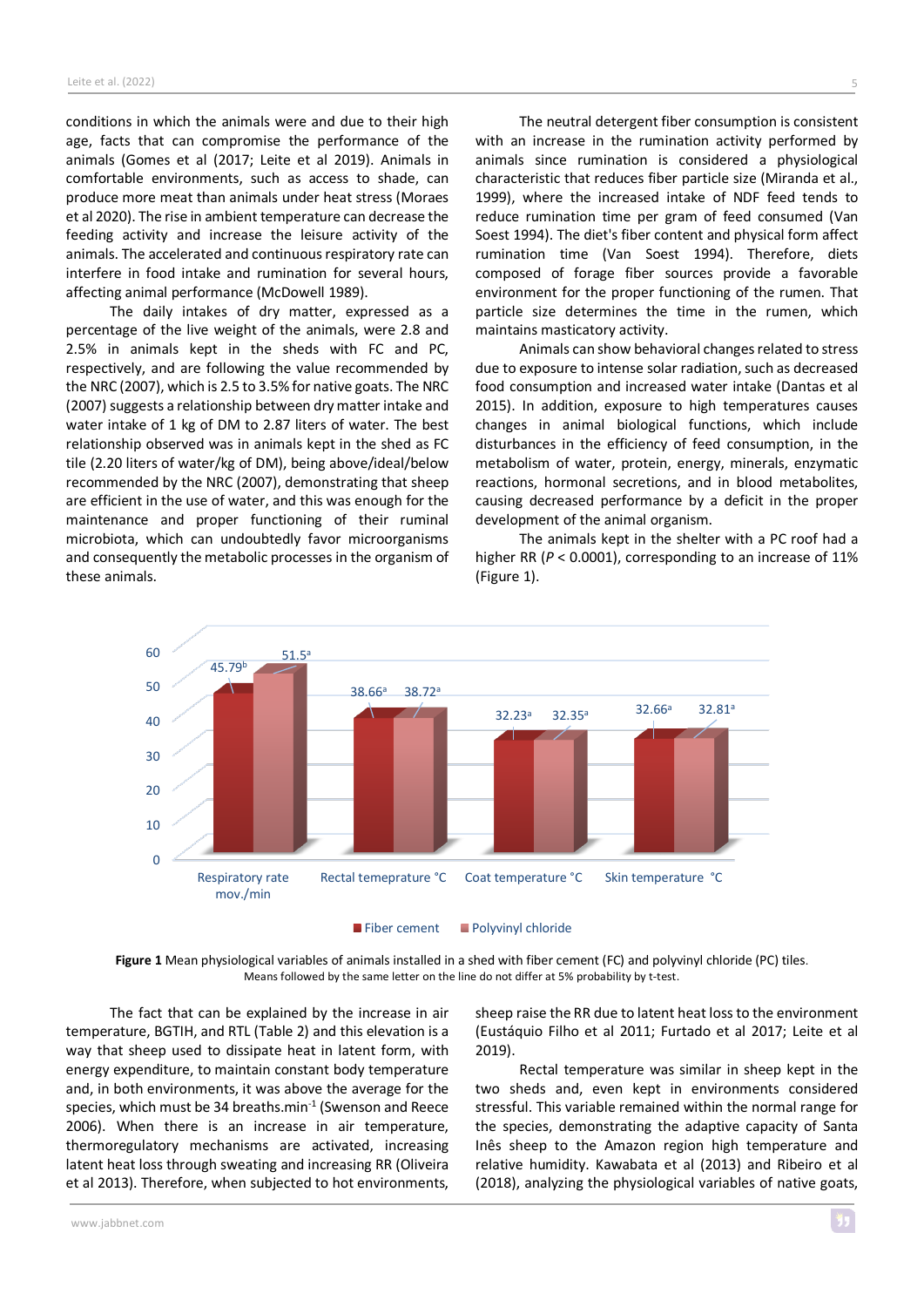concluded that even with the increase in AT, the animals kept the RT within the limit for the goat species

The rectal temperature of sheep in tropical regions may be higher in animals kept in warm environments (Roberto et al 2014; Furtado et al 2017) due to the dissipation of thermal energy produced by metabolism and that received from the external environment, where the animal may not be able to dissipate endogenous heat, causing an increase in rectal temperature.

The coat and skin temperature were similar in the animals kept in the two sheds. Santos et al (2011), in a study with Santa Inês sheep raised on pasture with different coats, found that coat color was not a determining characteristic in the behavior change of animals under heat stress and that the shade provided by the trees reduced the TRL by 40, 5%. The air convection process in installations with a lower degree of radiation reflection presents more significant TRL gains in the period of maximum solar incidence (Fiorelli et al 2012). The greater ease may explain these results in transposing the air inside the installation (Kawabata et al 2013). The higher incidence of air movement in the facilities covered with FC showed greater TRL gain and more significant heat removal.

## **4. Conclusions**

The animals installed in the shed with polyvinyl chloride tile showed an increase in respiratory rate during the hottest times of the day. In addition, the fur temperature of the animals remained higher than the skin temperature.

The animals installed in the shed with fiber cement tile showed better final gain and daily weight gain, spent more time feeding, consumed more dry matter, NDF in the ration ingested less water and presented a more significant number of ruminal cakes per day.

## **Conflict of Interest**

The authors declare no conflict of interest.

#### **Funding**

The authors would like to thank the Universidade Federal de Campina Grande and Universidade Federal da Paraíba for their technical assistance. The CNPq and CAPES supported this study.

#### **References**

Batista NL, Souza BB, Oliveira GJC, Roberto JVB, Araújo RP, Ribeiro TLA, Silva RA (2014) Tolerância ao calor em ovinos de pelames claro e escuro submetidos ao estresse térmico. Journal of Animal Behaviour and Biometeorology 2:102-108.

Borges JO, Silva APV, Carvalho RA (2018) Conforto térmico de ovinos da raça santa inês confinados com dietas contendo três níveis de inclusão de concentrado. Boletim da Indústria Animal 75:1-7.

Buffington DE, Collazo-Arocho A, Canton GH, Pitt D (1981) Black globehumidity index (BGHI) as a comfort equation for dairy cows. Transaction of the ASAE 24:711-714.

Burger PJ, Pereira JC, Queiroz AC, Silva JFC, Valadares Filho SC, Cecon PR, Carneiro TA, Guiselini C, Pandorfi H, Lopes Neto JP, Loges V, Souza RFL (2015) Condicionamento térmico primário de instalações rurais por meio de

Coelho TCC, Gomes CEM, Dornelles KA (2017) Desempenho térmico e absortância solar de telhas de fibrocimento sem amianto submetidas a diferentes processos de envelhecimento natural. Ambiente construído 17:147-161.

Costa EPS, Takeda FRPC, Lima RS (2010) Avaliação da Adaptabilidade de Ovinos Santa Inês ao clima amazônico. REDVET. Revista Electrónica de Veterinaria 11.

Dantas NLB, Souza BB, Cézar MF, Oliveira GJC, Araújo RP, Nobre I, Medeiros S, Roberto JVB (2015) Estudos da coloração do pelame em relação às respostas produtivas de ovinos mestiços sob estresse calórico. Revista Brasileira Saúde Produção Animal 16:397-407.

De K, Kumar D, Balaganur K, Saxena VK, Thirumurugan P, Naqvi SMK (2017) Effect of thermal exposure on physiological adaptability and seminal attributes of rams under a semi-arid environment. Journal of Thermal Biology 65:113–118.

Eustáquio Filho A, Teodoro SM, Chaves MA, Santos PEF, Silva MWR, Murtai RM, Carvalho GGP, Souza LEB (2011) Zona de conforto térmico de ovinos da raça Santa Inês com base nas respostas fisiológicas. Revista Brasileira de Zootecnia 40:1807-1814.

Esmay ML (1969) Principles of animal environment, second. Westport. CT. AVI.

Fiorelli J, Shimidt R, Kawabata CY, Oliveira CEL, Savastano Junior H, Rossignolo JÁ (2012) Eficiência térmica de telhas onduladas de fibrocimento aplicadas em abrigos individuais para bezerros expostos ao sol e à sombra. Ciência Rural 42:64-67.

Furtado DA, Oliveira FMM, Sousa WH, Medeiros GR, Oliveira MEC, Veigas RR Thermal comfort indexes and physiological parameters of Santa Inês and crossbreed ewes in the semi-arid. Journal of Animal Behaviour and Biometeorology 5:72-77.

Furtado DA, Santos LF, Nascimento, JWB, Lopes FFM, José HS, Costa JRS (2018) Ambience of sheep submitted to different breeding environments and global temperatures. Engenharia Agrícola 38:829-834.

Furtado DA, Carvalho Junior SB, Lopes Neto JP, Souza BB, Dantas NLB (2020) Adaptability of sheep to three salinity levels in different environments. Semina. Ciências Agrárias 41:283-292.

Gomes FHT, Cândido MJD, Carneiro MSS, Furtado RN, Pereira ES (2017) Consumo, comportamento e desempenho em ovinos alimentados com dietas contendo torta de mamona. Revista Ciência Agronômica 48:182-190.

Leitão MMVBR, Oliveira GM, Almeida AC, Sousa PHF (2013) Conforto e estresse térmico em ovinos no Norte da Bahia. Revista Brasileira de Engenharia Agrícola e Ambiental 17:1355–1360.

Leite PG, Marques JI, Furtado DA, Lopes Neto JP, Souza BB, Nascimento JWB (2019) Ethology, physiological, and ingestive responses of sheep subjected to different temperatures and salinity levels of water. International Journal of Biometeorology 63:1091-1098.

Maia ASC, Silva RG, Nascimento ST, Nascimento CCN, Pedroza HP, Domingos HGT (2015) Thermoregulatory responses of goats in hot environments. International Journal of Biometeorology 59:1025–1033.

Marques JI, Lopes Neto JP, Nascimento JWB, Talieri IC, Medeiros GR, Furtado DA (2018) Pupillary dilation as a thermal stress indicator in Boer crossbred goats maintained in a climate chamber. Small Ruminant Research 158:26-29.

Marques JI, Leite PG, Lopes Neto JP, Furtado DA, Borges VP, Silva SW (2021) Estimation of heat exchanges in Boer crossbred goats maintained in a climate chamber. Journal of Thermal Biology 96:102832.

Moraes ER, Ishihara JH, Souza DES (2020) Efeito do bem-estar e conforto térmico na produção pecuária: uma revisão bibliográfica. Research, Society and Development 9:e921997913

Nutrient Requirements of Small Ruminants - NRC (2007) National Academies Press, Org. Washington, D.C.: National Academies Press.

Oliveira FMM, Dantas RT, Furtado DA, Nascimento JWB, Medeiros AN (2005) Parâmetros de conforto térmico e fisiológico de ovinos Santa Inês, sob diferentes sistemas de acondicionamento. Revista Brasileira de Engenharia Agrícola e Ambiental 9:631-635.